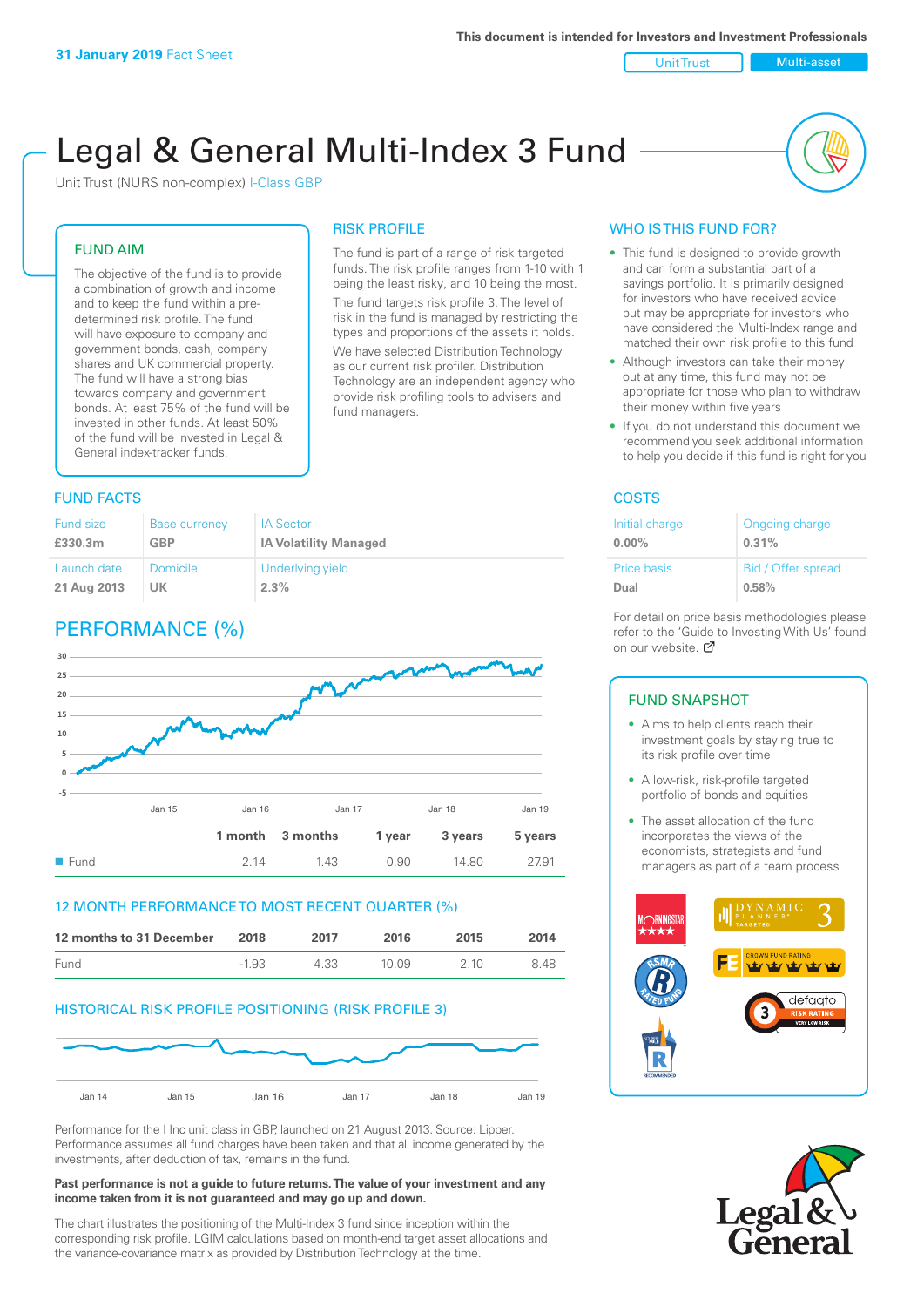### Legal & General Multi-Index 3 Fund

Unit Trust (NURS non-complex) I-Class GBP

### PORTFOLIO BREAKDOWN

All data source LGIM unless otherwise stated. Totals may not sum due to rounding.





#### FUND MANAGERS

The fund managers have responsibility for managing the multi-index fund range. They are part of the Multi-Asset Funds (MAF) team in LGIM. This team focuses on designing and managing multi-asset funds that are tailored to match the specific objectives of various client types. The team sits within a wider Asset Allocation team which combines both depth of experience with a broad range of expertise from different fields, including fund management, investment consulting and risk management roles.

### TOP 10 HOLDINGS (%)

| L&G Global Inflation Linked Bond Index Fund                      | 10.5 |
|------------------------------------------------------------------|------|
| <b>LGIM Sterling Liquidity Fund Class 1</b>                      | 9.9  |
| L&G All Stocks Gilt Index Trust                                  | 9.6  |
| L&G Sterling Corporate Bond Index Fund                           | 8.7  |
| L&G Short Dated Sterling Corporate Bond Index Fund               | 7.2  |
| <b>LGIM Global Corporate Bond Fund</b>                           | 6.9  |
| L&G Emerging Markets Government Bond (US\$) Index Fund           | 6.0  |
| L&G UK Property Fund                                             | 4.5  |
| L&G US Index Trust                                               | 4.1  |
| L&G Emerging Markets Government Bond (Local Currency) Index Fund | 3.9  |